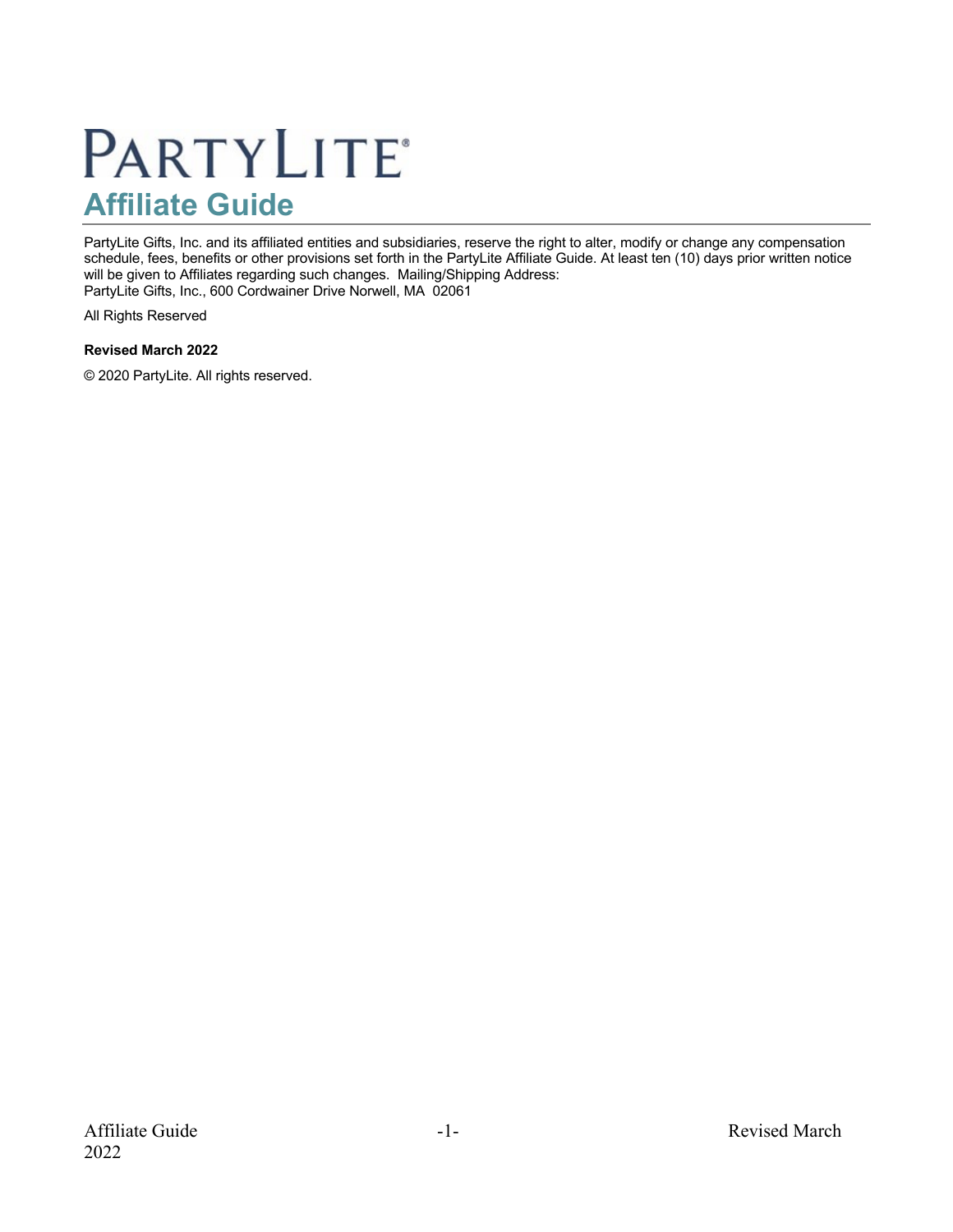### **Welcome to PartyLite!**

*We all have one thing in common: a vision of a brighter world. Our online community is powered by people sharing their passion for home fragrance through the world's brightest and best candles, made with the finest and cleanest ingredients.*

We see all different types of people succeed with PartyLite. Some just love home fragrance and design, some are stay-at-home parents looking to make full-time income, some are creatives looking for extra cash, and people who want to take control of their careers. Whatever your reason, PartyLite is a community dedicated to informing and educating people how home fragrance can inspire their creativity, open the door to new opportunities and help to make the world a brighter place.

### **About the Affiliate Program**

E-commerce and social media have emerged as a billion-dollar-a-day social sharing economy for companies to market and sell their products. PartyLite is taking advantage of this new world by creating a simple Affiliate business model that allows you to control your own business without any pressure to maintain the multi-tiered rank and management of consultants associated with traditional direct selling or multi-level companies.

As an independent Affiliate, you will get paid on your online social media marketing and promotional efforts. It's your own business. You can operate your business activities from anywhere, anytime, on your phone, iPad or tablet, at a coffee shop, yoga studio or the couch in front of your computer.

Once you enroll in the Affiliate Program, Affiliates earn commission through sharing their unique URL **("Unique Affiliate Link")** and are paid on sales volume based on our simple commission structure. There are no quotas or hidden catches!

Share your business with friends and become a **"VIP Affiliate"**. VIP Affiliates are Affiliates who build a team of one-level downline Affiliates, and become eligible to earn an additional monthly 5%, 7%, or 10% commission. In order to earn the additional commission, VIP Affiliates must reach a minimum of \$100 in their own Affiliate-generated customer sales during the month.

In addition, should your Affiliates duplicate the model and bring in their own Affiliates (level 2), you will become eligible to receive a further 5% commission on level 2 monthly sales for each level 2 Affiliate added after April 1, 2022, provided that the \$100 minimum threshold has been met.

With our simple business model, there is no starter kit or any inventory to purchase. There are no monthly website maintenance costs, just one low-cost annual enrollment fee.

### **Affiliate Rules of Engagement**

The Affiliate Agreement provides the basis of your independent business relationship with PartyLite. Accordingly, you agree to the following:

- You are a minimum of 18 years of age, or age of majority under applicable law.
- You are not acting on behalf of another company, other than one that you own.
- You are not an agent or employee of PartyLite and cannot bind the Company to any obligation, and will not be treated as an employee for any benefits or income tax or withholding purposes.
- You are responsible for tracking and reporting your PartyLite earnings for income tax purposes.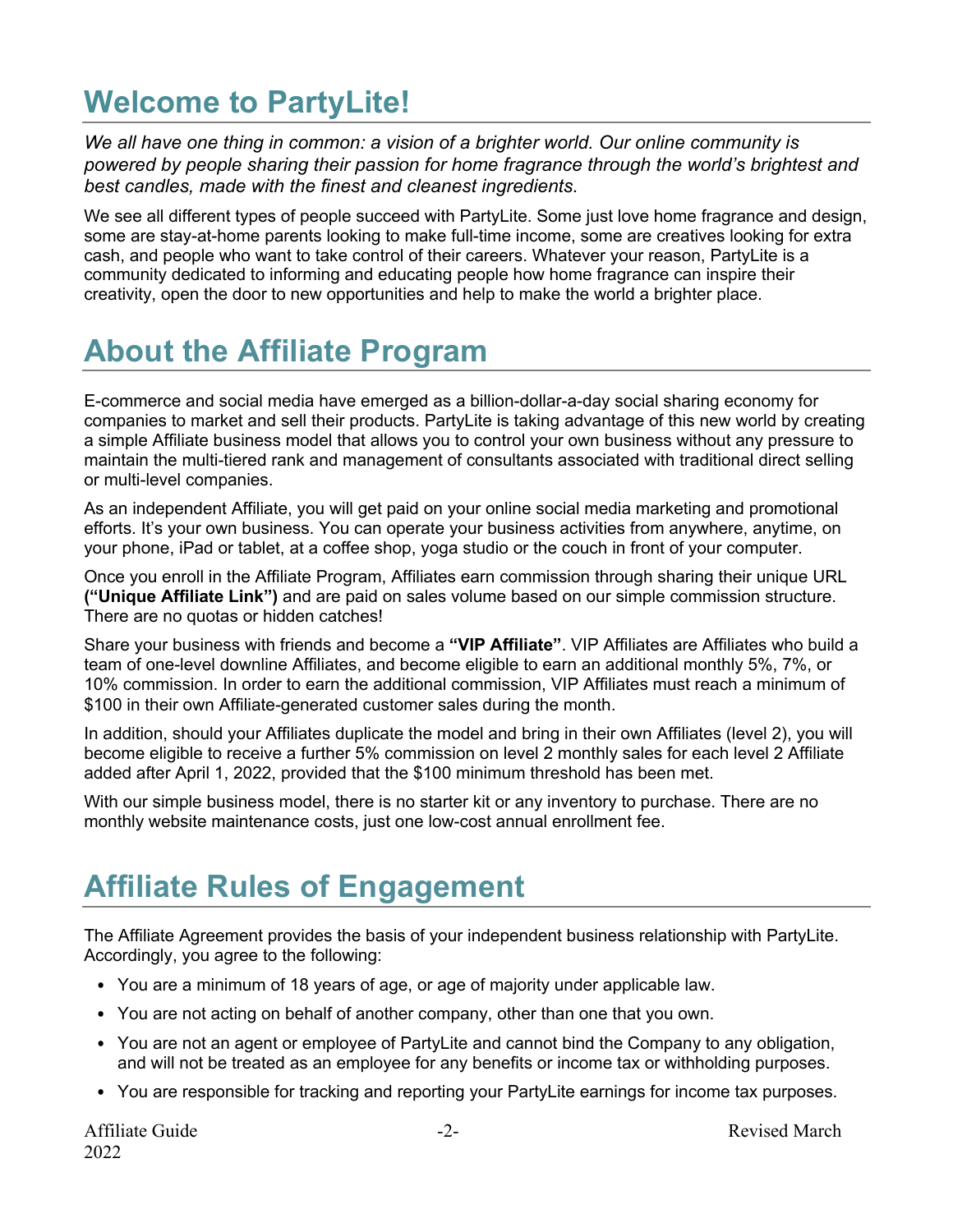- You are a United States or Canadian citizen, have a valid U.S. or Canadian address, and for US Affiliates, have a valid Tax Identification Number or Social Security Number.
- You are responsible for obtaining any governmental business license or permitting requirements that may be required. Local ordinances and regulations vary among each municipality, state, and provincial governmental agency. It is incumbent upon you to determine whether any licensing or permitting requirements, fees, local ordinances or regulations apply to you.
- You agree to adhere to the requirements in this Affiliate Guide, as well as the terms and conditions in your Affiliate Agreement, the Website Terms & Conditions, and the Privacy Policy, all of which are incorporated by reference herein and made part of this Guide, and which may be updated from time to time.
- You agree that you will at all times positively promote and not disparage PartyLite, its products, programs, representatives, or personnel.
- You agree that should you represent another company or participate in other business activities outside PartyLite, any information, printed materials or other items obtained through your association with PartyLite will be kept separate and not used to solicit, promote, market any non-PartyLite activity. Any use of PartyLite information for non-PartyLite promotional or other activities violates the Affiliate Agreement and this Affiliate Guide and may result in immediate termination of the Affiliate Agreement.
- You agree to protect confidential PartyLite information from unlawful or inappropriate disclosure, or disclosure that would be in violation of your obligations under the Affiliate Agreement.

## **Getting Started - Affiliate Account**

PartyLite creates an Affiliate Account for each new Affiliate. You will be assigned an Affiliate ID number to identify your Affiliate Account and you will be notified of this number by e-mail.

*Note: An Affiliate ID number is assigned to one individual only and may not be shared.*

Go to your Unique Affiliate Link and log in using your email and password. Go to **'My Account'** and you will find your **'My Business'** virtual office, which includes:

- Your Retail Customer Orders
- Performance Dashboard
- Downline Affiliate Report
- Resource Center

### **Enrollment Fee and Affiliate Benefits**

When joining PartyLite, Affiliates pay an annual enrollment fee of US \$50 / CAN\$70. This fee helps to offset costs associated with administration and maintenance of the Affiliate Program, and provides you with the following:

- Exclusive product previews
- 20% off personal full retail purchases
- Unique Affiliate Link
- Earn commissions from 15% 35%
- Optional PartyLite branded prepaid card for your PartyLite earnings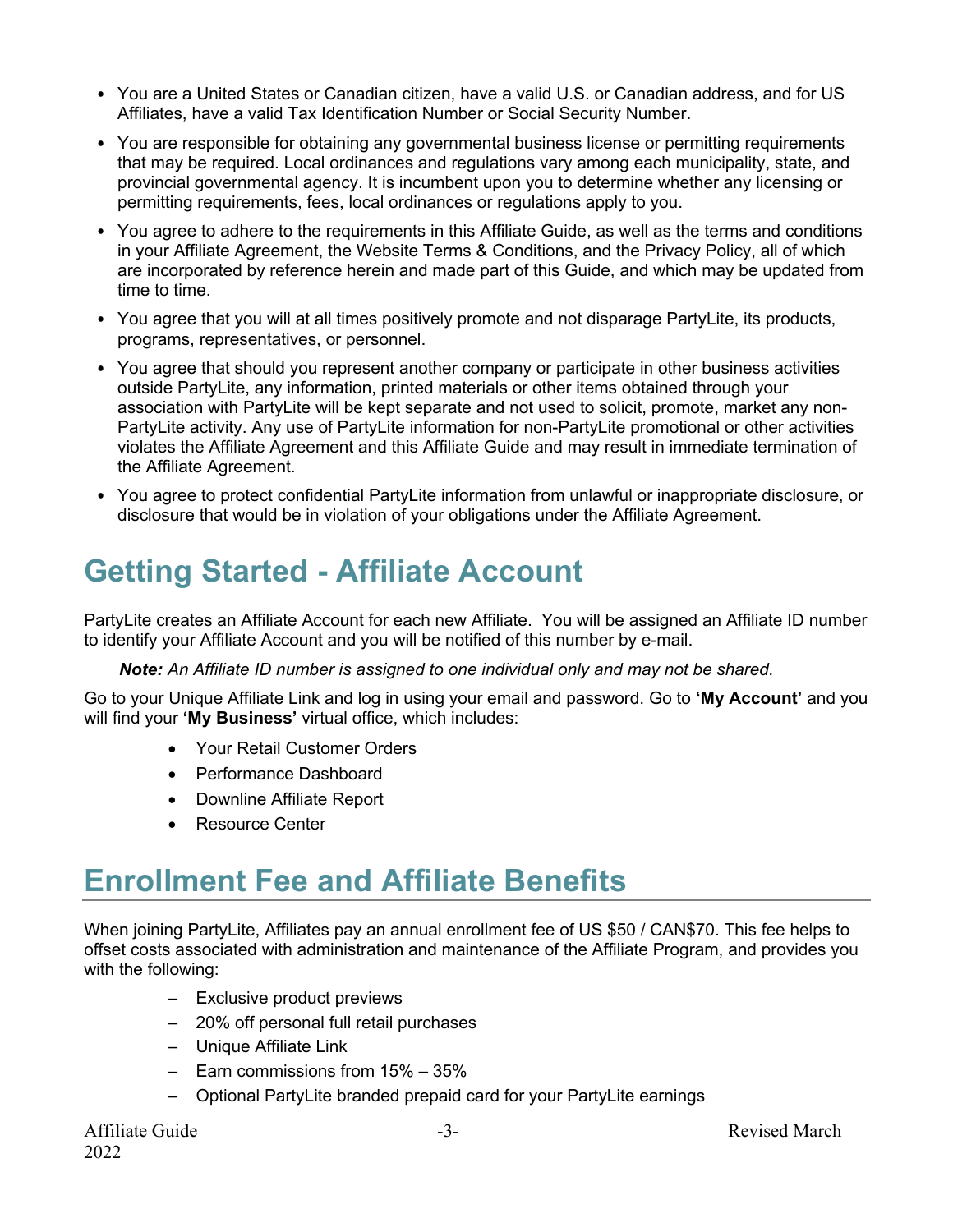- Self-guided training
- Promotion and marketing materials
- Social media branding assets
- No credit/debit card processing fees for product purchases

Important benefits are explained in further detail in the following sections, below.

#### **Annual Renewal**

After 12 months from the date of your initial enrollment, and every 12 months thereafter, you will need to renew to continue as an Affiliate. Reminder emails and the opportunity to renew your Affiliate Account will begin 30 days before your renewal date. No matter what day you renew, annual renewals will occur on the anniversary of your original enrollment date.

Should you not renew by your renewal date, you will be given 10 additional days to renew. If you do not renew, your account will be closed/deactivated, your customers will be opted out of your *Candle Connnection* e-newsletter (see details below) and opted into the Company version. Your one-level downline Affiliates will also be designated as PartyLite House Accounts, meaning that you will no longer earn commission off those Affiliate sales. The same is applicable for second level Affiliates.

If a level one Affiliate of yours does not renew, their level two Affiliates, if any, will remain on your level two.

#### **Can I change my Upline?**

No, once an Affiliate is linked with another Affiliate or to the House Account, that affiliation cannot be changed or modified.

#### **Unenrolling**

If you choose to no longer be a PartyLite Affiliate, simply contact our Customer Experience Team at csna@partylite.com, and request that we cancel your participation in the Affiliate Program. The enrollment fee is non-refundable after 30 days. The re-enrollment fee is non-refundable.

Once removed from the program, your Affiliate Account will be closed, and for VIP Affiliates, your firstlevel downline Affiliates, if any, will be placed under the House Account. The same is applicable for second level Affiliates.

In addition, both your Affiliate website and your personalized *Candle Connection* eNewsletter will be deleted. Your *Candle Connection* recipients will be unassociated with your Affiliate account and moved to the house account.

*Note: Customer information is confidential and should not be disclosed outside of PartyLite. PartyLite will retain Customer and contact information for itself when you are no longer enrolled.*

If you re-enroll in the future, under your prior or a different upline, PartyLite will either reactivate your previous Unique Affiliate Link or create a new one. Customers who wish to receive *Candle Connection* will need to reenroll through your Unique Affiliate Link. However, for VIP Affiliates you will lose your one-level and two-level downline Affiliates, as they will not be re-associated to you.

#### **Closing an Affiliate Account**

At PartyLite's discretion, we may close an Affiliate Account for several reasons including, but limited to: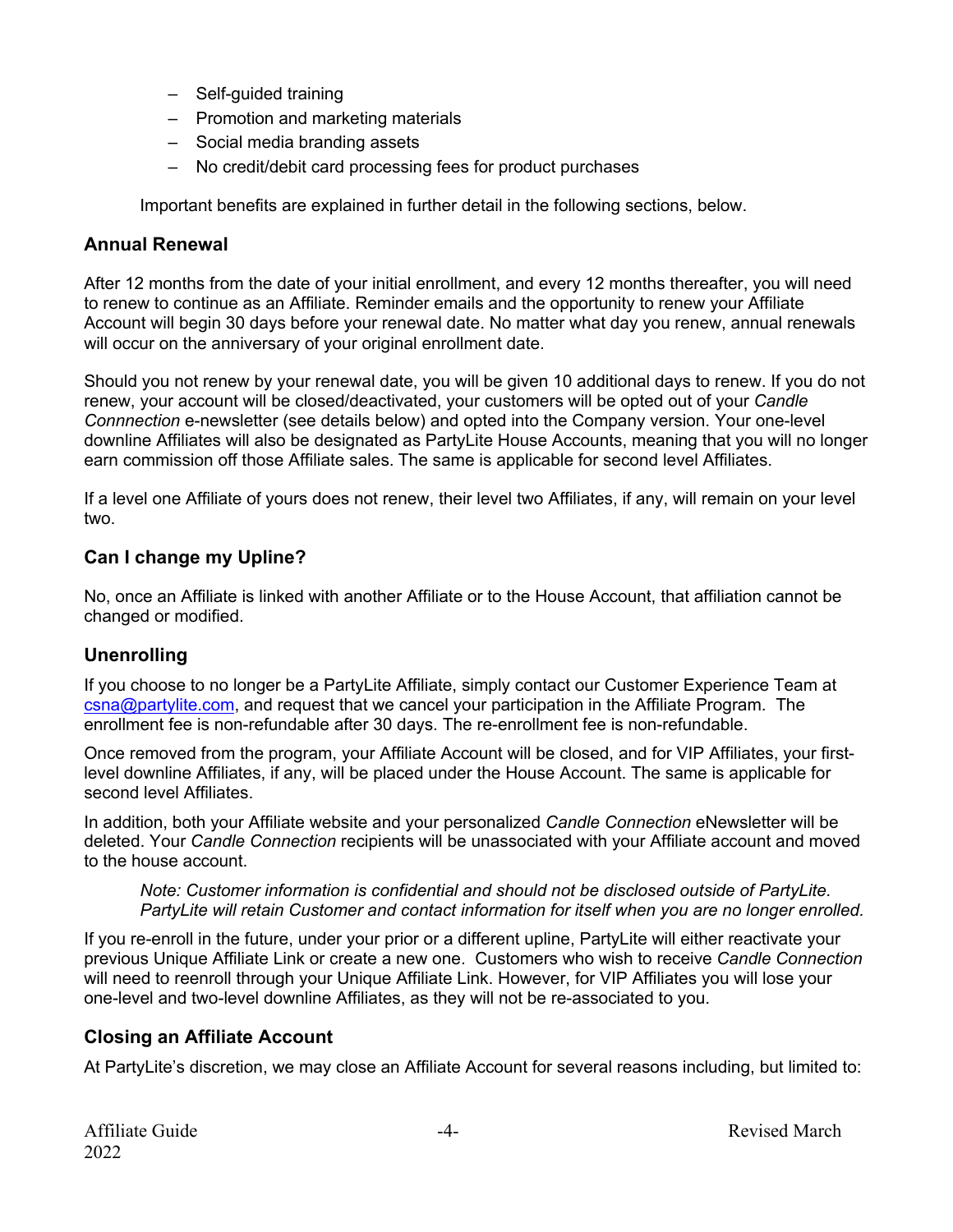- Any violation of the Affiliate Agreement, this Affiliate Guide, the Website Terms & Conditions, or the Privacy Policy, and/or any other Company policies, or procedures.
- Accruing an outstanding balance that has not been paid within 60 days.
- Submitting an Affiliate Agreement using another individual's identity or information without their permission.
- Purchasing PartyLite products or paying Affiliate fees using a credit/debit card of another individual without their permission.

If PartyLite closes your account, the measures set forth in the **"Unenrollment"** above, section apply.

### **Discount on Personal Purchases**

Affiliates automatically receive a 20% discount on all regularly priced products when logged in on your Unique Affiliate Link. Note that Affiliates will not earn commissions on these personal purchases.

### **Unique Affiliate Link**

As part of your Affiliate Account, PartyLite will create a personal Unique Affiliate Link for you, which we will email to you when you receive your Account ID.

A Unique Affiliate Link is your professional place on the web, and contains updated, consistent and professional messaging, regular site updates, social marketing images and credit card processing. It is also used for directing customers to shop and purchase PartyLite products.

Your Unique Affiliate Link will include your first and last name and will appear in this format:

www.partylite.com/firstnamelastname www.partylite.ca/firstnamelastname

**Note:** Should a site already exist with this name, a sequence number will be added to the end of it.

### **Benefits of Your Unique Affiliate Link:**

- 24/7 access to online shopping
- Send potential Affiliates to your Unique Affiliate Link to research the opportunity of becoming a PartyLite Affiliate
- Link friends and followers on social media directly to your Unique Affiliate Link to shop online

### **Corporate Shoppable Website (PartyLite.com / PartyLite.ca)**

Make sure that customers have your Unique Affiliate Link so that they become affiliated with you. This is only way to earn a commission.

- **Customers who already have shopped with an Affiliate:** PartyLite will use a cookie to determine which Affiliate the customer has shopped with most recently. In absence of a cookie or if the cookie has expired, PartyLite will credit the order to the Affiliate with whom the customer last placed an ordered with.
- **New PartyLite Customers who do not have an Affiliate:** These customers will be able to order items on the Company website and those orders will be credited to the House Account. No commissions will be paid on such orders.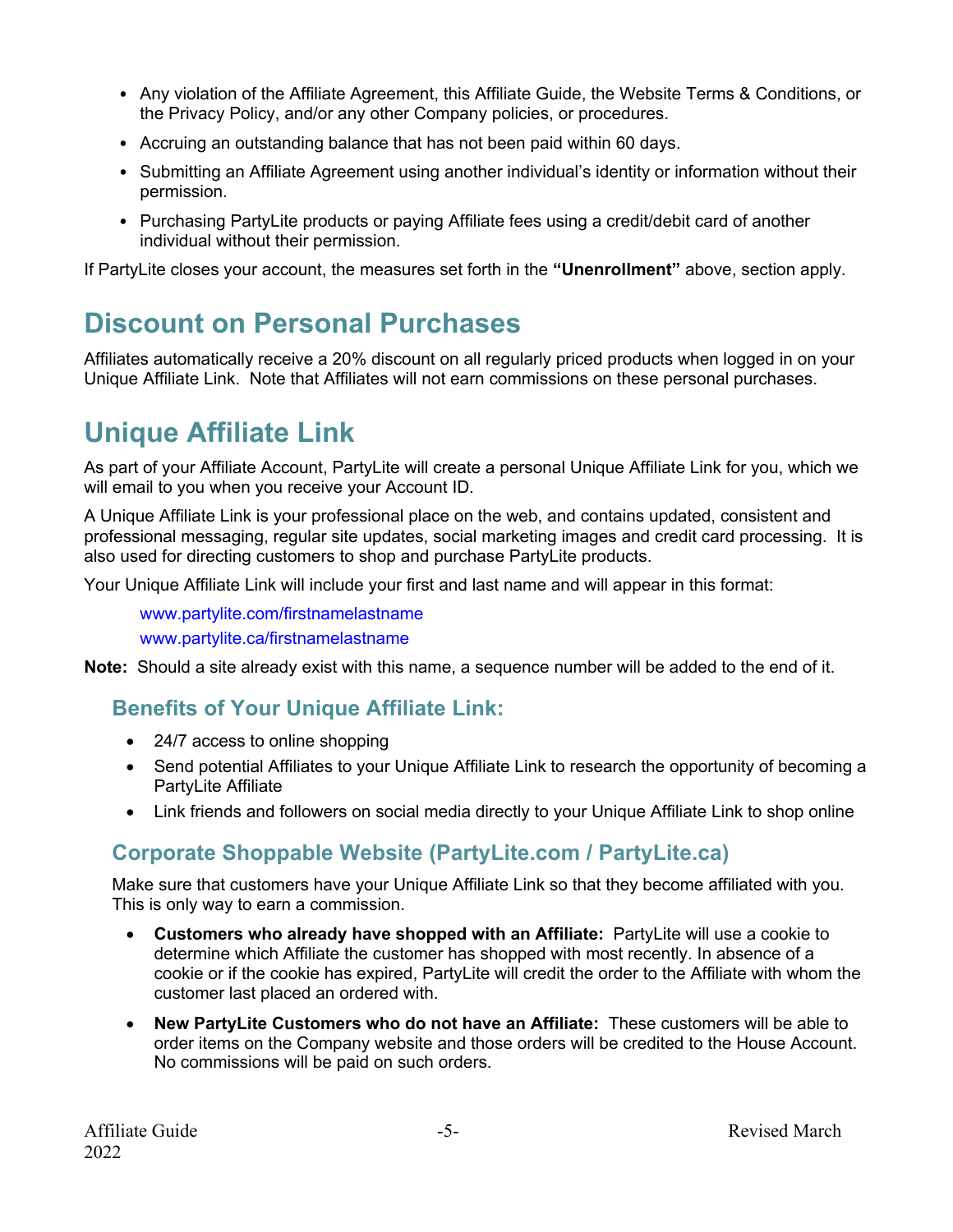### **Compensation – Earning Commissions**

There are no minimum sales requirements for you as an Affiliate. However, the more you promote, the more opportunity you create to earn. You can easily track your performance in the **'MyBusiness'** section of your Virtual Office. Below are the current US and Canadian commission tables:

#### **US (USD)**

| <b>Monthly Net Sales through your</b><br><b>Unique Affiliate Link (Customer Volume)</b> | <b>Your Commission</b> |
|-----------------------------------------------------------------------------------------|------------------------|
| $$0 - $249.99$                                                                          | 15%                    |
| \$250 - \$749.99                                                                        | 20%                    |
| \$750 - \$1,499.99                                                                      | 25%                    |
| $$1,500 - $2,999.99$                                                                    | 30%                    |
| $+$ \$3,000.00                                                                          | 35%                    |

#### **Canada (CAD)**

| <b>Monthly Net Sales through your</b><br><b>Unique Affiliate Link (Customer Volume)</b> | <b>Your Commission</b> |
|-----------------------------------------------------------------------------------------|------------------------|
| $$0 - $349.99$                                                                          | 15%                    |
| \$350 - \$949.99                                                                        | 20%                    |
| $$950 - $1,899.99$                                                                      | 25%                    |
| \$1900 - \$3,799.99                                                                     | 30%                    |
| $+ $3,800$                                                                              | 35%                    |

**Boss IT! Booster 1**: Personally sign-up a minimum of 2 new Affiliates with minimum of 100 CV each, in that calendar month, and we will boost your CV earnings on personal sales by 5% for the month (up to 35% maximum)

#### **Sales Volume**

Your sales are separated into the following categories:

**Personal Volume (PV)** – this represents your own purchases, that is, purchases you make for yourself. You will receive a 20% discount on full retail pricing when while logged in on your Unique Affiliate Link. You will not earn commission on these sales.

**Customer Volume (CV)** – this represents purchases of PartyLite products, including gift certificates, that customers make using your Unique Affiliate Link or on the PartyLite company website where a customer's order has previously been attributed to you. You will earn commission on the net sales.

**Affiliate Volume (AV)** – this is your Personal Volume plus your Customer Volume.

**Team Volume (TV)** – this is the Volume of your first-level (5%, or 7%) and second-level (5%) downline Affiliate(s), if any. You will earn commission on these Net Sales, provided you reach a minimum of \$100 in your own Affiliate-generated customer sales during the month.

#### **Calculating your monthly personal compensatable sales activity**

• You will receive a weekly commission payment for net sales for the 15% minimum compensation percentage during a calendar month.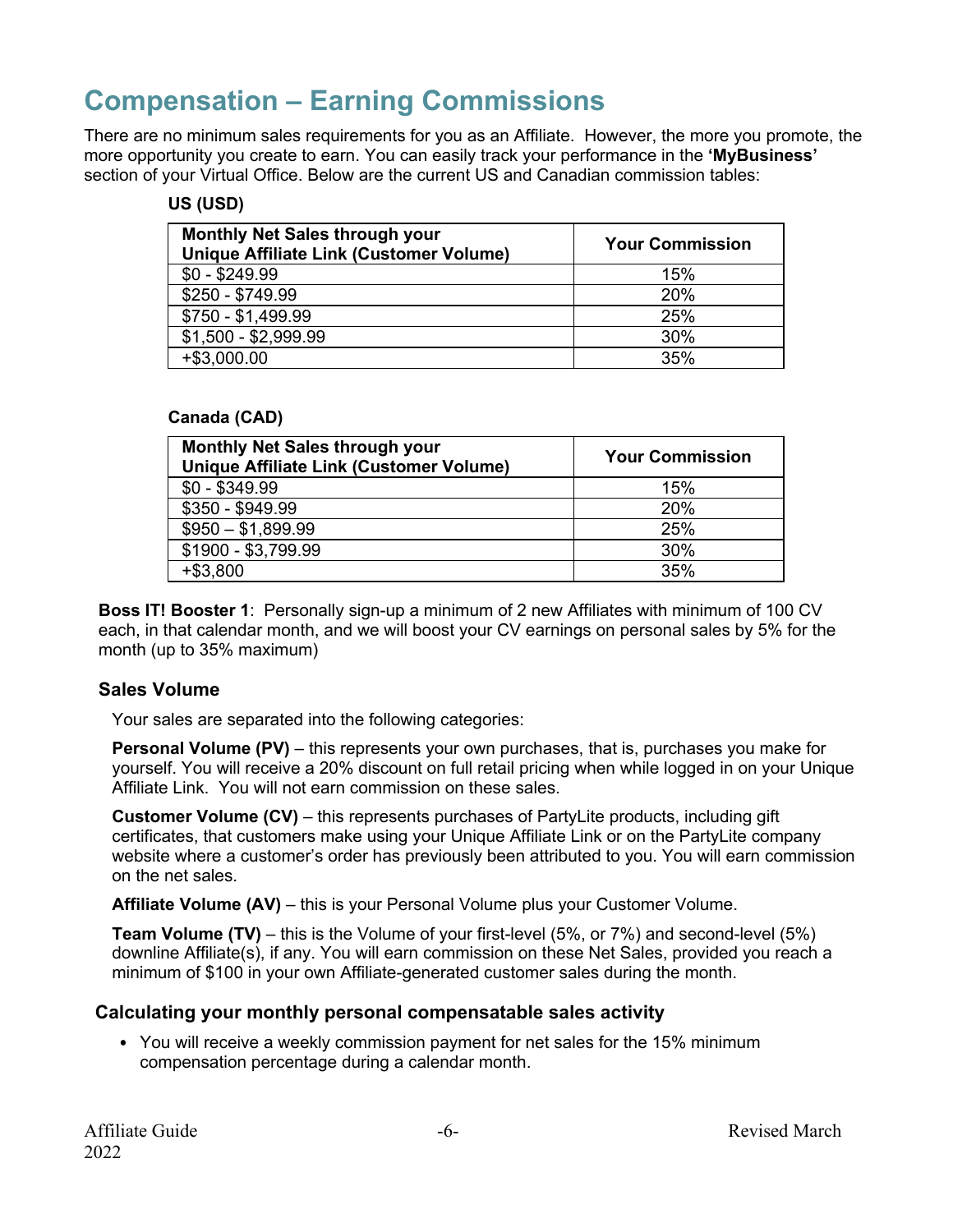- You will also receive a monthly commission payment for the remaining monthly net sales under the highest applicable compensation percentage, less the total of weekly payments received for that month.
- **VIP Affiliates:** If you have personally recruited one or more first-level downline Affiliates, and you have achieved at least \$100 in monthly Customer Volume net sales, your monthly commission payment will also include a 5%, 7%, or 10% commission on the Customer Volume and Personal Volume net sales attributed to each of those downline Affiliate(s) depending on the amount of level 1 sales and the sponsoring requirement Below is the current US and Canada Level 1 commission tables that you can use to determine your level 1 commission rate.

#### **US (USD)**

| <b>Level 1 Monthly Sales</b> | <b>Percentage of Net Sales</b><br>to be paid |
|------------------------------|----------------------------------------------|
| $$0 - $1999.99$              | 5%                                           |
| $$2000 - $3999.99$           | 7%                                           |

#### **Canada (CAD)**

| <b>Level 1 Monthly Sales</b> | Percentage of Net Sales<br>to be paid |
|------------------------------|---------------------------------------|
| $$0 - $2,599.99$             | 5%                                    |
| $$2,600 - $5,199.99$         | 7%                                    |

**Boss IT! Booster 2:** Personally sign-up a minimum of 2 new Affiliates in the month (each active with minimum 100 CV in that month) and influence your Level1 Team to generate a minimum of \$4,000 (US)/\$5,200 (CA) (CV & PV) and we will increase your Level 1 Earnings to 10%. If your Level 1 net sales exceed \$4,000 (US)/\$5,200 (CA) (CV & PV), but the sponsoring requirement is not met your commission on Level 1 will remain at 7%.

**Boss IT! Booster 3:** In addition, if your level 1 Affiliates have personally recruited one or more first-level downline Affiliates, and you have achieved at least \$100 in monthly Customer Volume net sales, you will become eligible to receive a further 5% commission on level 2 monthly sales for each level 2 Affiliate signed up after April 1, 2022.

- **"Net Sales"** means gross amount that PartyLite receives from customers, other than an Affiliate, for the sale of Products listed on an invoice, less all applicable discounts, rebates, adjustments, credits, returns, or cancellations, and applicable shipping and handling costs, sales, use, or value added taxes, import or export fees, and customs duties, if any.
- Weekly payments will be issued to Affiliate on the Wednesday following the previous week's sales activity (Mon – Sun), or the next business day if Wednesday is a holiday. A monthly payment for the remaining net sales, along with first and second level downline commissions, if any, will also be issued within 10 days following the end of the previous month. Receipt of payment may take several days to process.
- All customers and Affiliates may return a product for a full refund within 60 days of the date of purchase. Refunds will be deducted from your compensatable sales in the month the refund is processed.

#### **Payment of Commissions – PartyLite Pay**

• PartyLite has created a payment system designed to provide you with fast, convenient, and reliable access to your earned commission funds. We call this "PartyLite Pay". You will get paid your way thanks to a multitude of self-serve tools, easy on-the-go access, and automated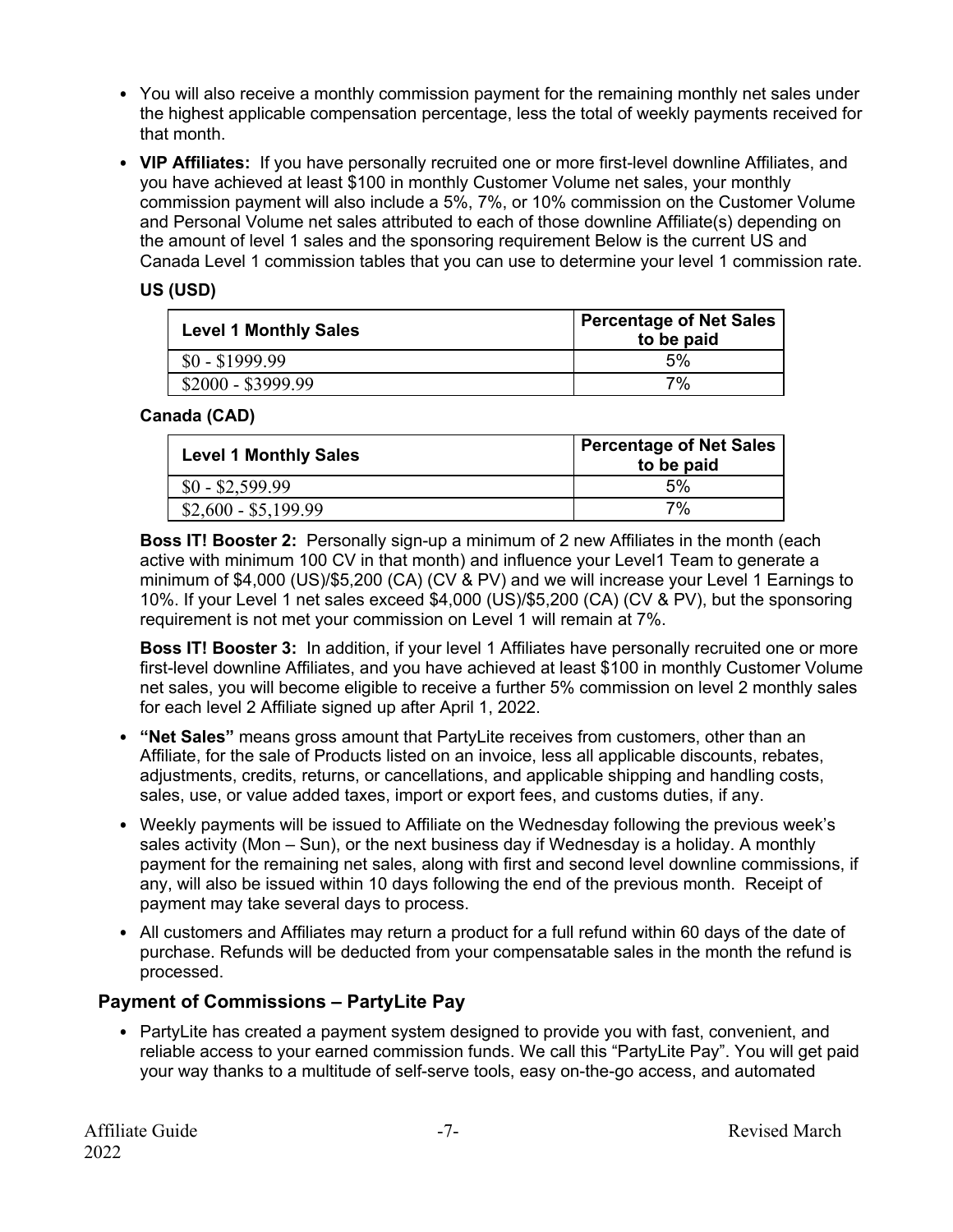payment transfer methods: bank account, PayPal, Venmo, and an optional PartyLite branded prepaid card.

- From desktop to laptop, tablet to smartphone, your PartyLite Pay makes accessing your funds easy- wherever you are.
- You will need to sign up for the PartyLite Pay portal to manage your commission payments. Some nominal fees are charged for this service:
	- A monthly access fee of \$1.50.
	- A one-time card activation fee of \$2.95 for the optional PartyLite branded card.
	- A fee of \$3.00 after an inactivity period of three months, and for each consecutive month of inactivity thereafter. Your account will be considered inactive if you do not initiate a payout of your earnings for a period of three months.

#### **Disclosure Statement and Disclaimer on Earnings**

There are no guarantees regarding income or earning potential. The earnings figures and percentages in this guide are a hypothetical illustration of how the PartyLite opportunity functions. PartyLite's estimate of what a hypothetical Affiliate may earn using the lowest available valuation data is between US \$.83 (CAN \$1.13) and US \$391.18 (CAN \$532.00) per year. Calculations for the purposes of this estimate, include all Affiliates who promote PartyLite products which result in customer purchases of products through the Unique Affiliate Link assigned to that Affiliate within a one year period. This estimate is subject to change after six months of operation in North America, and will be updated annually thereafter, as appropriate. This estimated hypothetical figure represents lowest range of compensation estimated to be earned by over 50% of all Affiliates based on current available data, which may or may not be indicative of future results. Actual individual earning results may vary.

### **Self-Guided Training Materials**

To assist you with your business activities, PartyLite offers a variety of tutorials, videos, and guidelines to help your grow your business using social media and online selling techniques. Training materials can be found in the Resource Center under your **'My Business'** section of your Affiliate Account.

### **Promotional & Marketing Materials**

PartyLite's primary method of selling our products includes online social media promotion via the Unique Affiliate Link and through our Company website. As an Affiliate, we will make available to a variety of materials and ideas to help you promote and market PartyLite products.

#### **E-commerce Platform**

Marketing images are continuously updated on our e-commerce website. These images are available for your use in promoting PartyLite products to your network on various social media and other platforms. Additional details are contained throughout this Guide.

#### **Candle Connection**

*Candle Connection* is an e-mail newsletter that PartyLite customizes with your Unique Affiliate Link and distributes for you and on your behalf to all customers who have registered for Candle Connection. Candle Connection works to drive customers to your Unique Affiliate Link to shop online.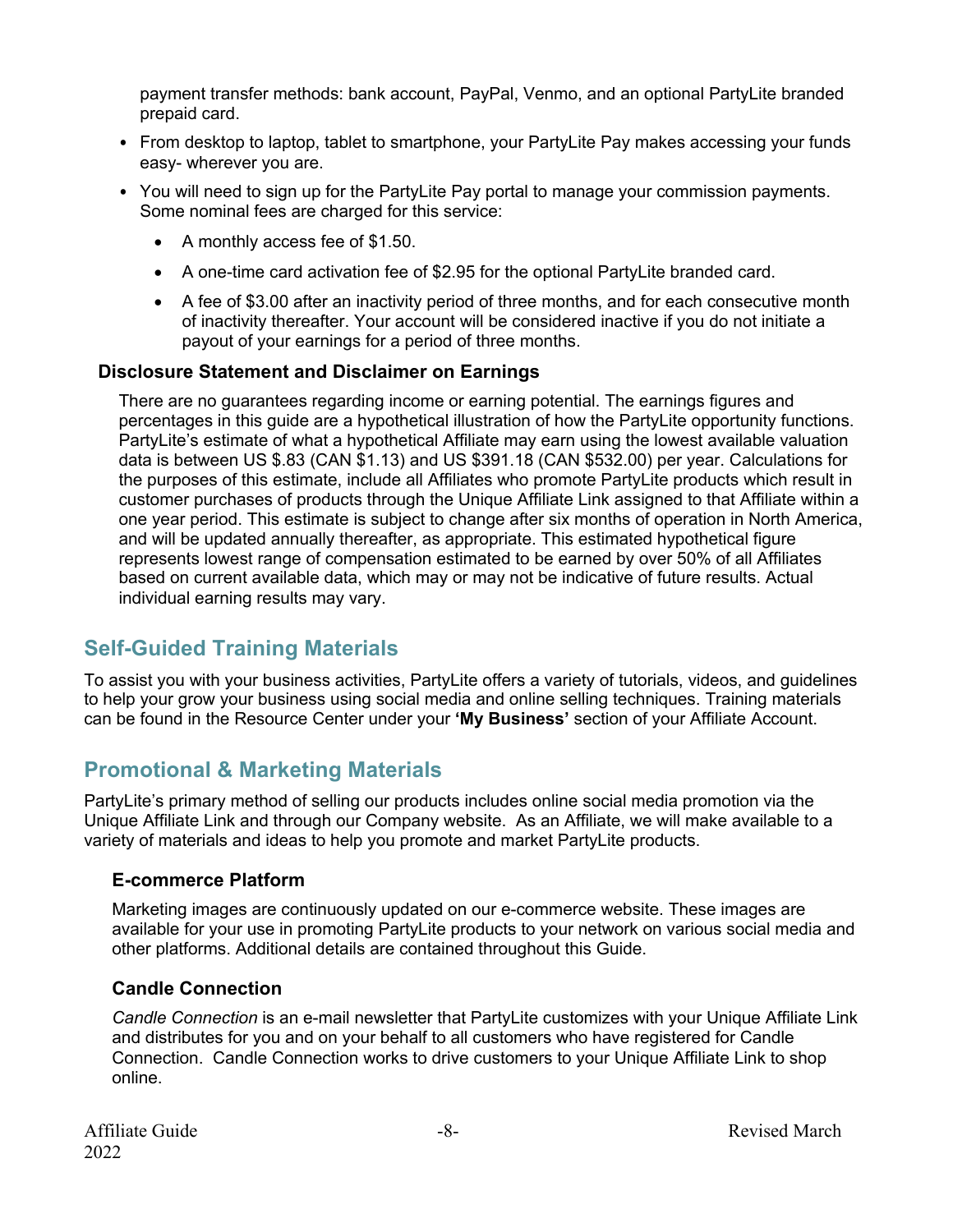*Note: PartyLite does not sell e-mail addresses, just the best candles on the market! PartyLite will retain Customer contact and e-mail information for PartyLite business purposes only.*

#### **Displaying and Promoting Products**

As an Affiliate, you may also promote and display PartyLite products via in person-to-person activities, and attending events such as fairs, bazaars and consumer trade shows, but this is not required. Note, that PartyLite will only pay commissions on customer purchases through your Unique Affiliate Link or through our Company website where a customer already has been associated with you (through previous a purchase using your Unique Affiliate Link). PartyLite does not permit the promotion or sale of our products in brick and mortar retail outlets or at kiosks.

## **Company Trade Names, Trademarks and Logos**

The Company's trade names and trademarks, including **"PartyLite®"**, **"PartyLite Gifts®"**, and various PartyLite logos are the exclusive property of PartyLite. The trademarks are registered with the United States Patent and Trademark Office, and other international governmental registration agencies and offices. All unauthorized use is a violation of the Affiliate Agreement and this Affiliate Guide, may result in immediate termination of your Affiliate Agreement. Unauthorized use may also violate federal and international laws. PartyLite reserves all of its rights under applicable law.

#### **Copyrights**

All works that Affiliate creates or prepares using the "PartyLite" name or Company logos are deemed to be copyrighted material and a work made for hire. PartyLite retains ownership of all such copyrights. You may use Company trade names and trademarks only in accordance with the rules set forth below and elsewhere in this Affiliate Guide. PartyLite may revoke or alter any permission to any Affiliate as the Company deems appropriate.

#### **Licensing Permission**

Company-approved materials, images, and messaging for advertising furnished by the Company using PartyLite trade names, trademarks and logos are available for Affiliate's use and may be used only as intended for the promotion and marketing of PartyLite products. You may use these materials to promote your business activities in print, on social media, and in online business directories in accordance with the policies under this Affiliate Guide.

#### **Materials Include:**

- Product images and product descriptions on the PartyLite company website.
- Company-provided sales literature, supplies, and brochures, letterhead, envelopes, business cards and address labels utilizing Company-approved trade name, trademarks and logos, which the Company may supply in its sole discretion.
	- Materials can be purchased through an authorized licensee of the Company or through other resources, which the Company will provide to you, using only approved trademarks and logos. All materials must be used with approved language indicating that you are an independent PartyLite Affiliate.

#### **Limitations on Use of Company Name**

Except as provided in this Affiliate Guide, you may NOT use PartyLite trade names, trademarks, logos, copyrighted designs, images or symbols without the Company's expressed written permission.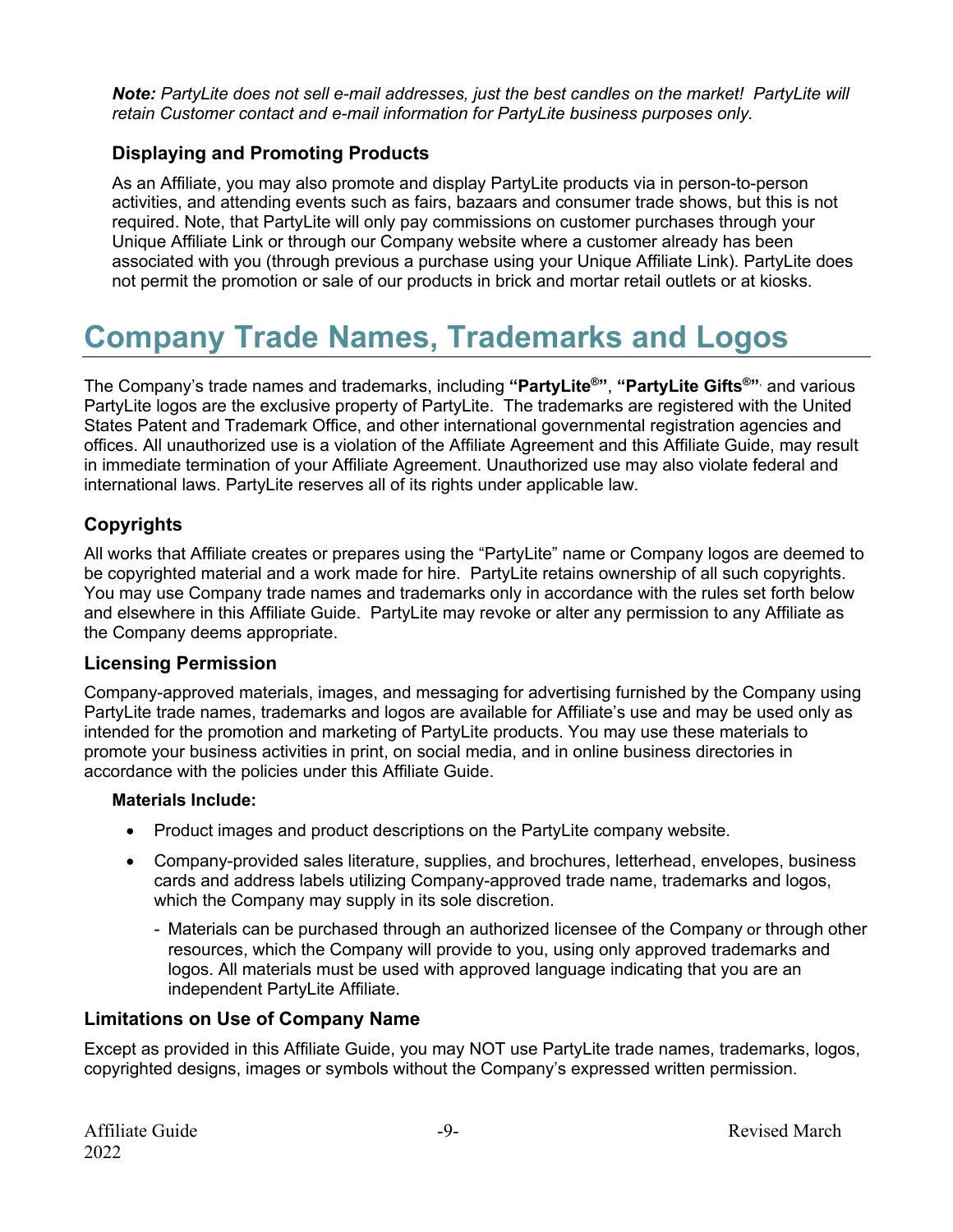You are not permitted to take any action that will injure or tend to dilute any PartyLite mark, and you will not engage in any unfair or unethical trade practice, including the use of confidential information for any competitive purpose, either with or without using any Company trade name or trademark.

Affiliates may not use PartyLite's trademarks or trade names, or any variation, on personal checking accounts, checks, or credit card accounts. Marks may not be used on any online or print advertising material promoting your independent business, except where such materials are used solely for promoting PartyLite and its products.

## **Social Media Communications Policy**

Promoting your PartyLite business in print or online through business directories and all forms of social media is not just a reflection of you, but also reflects PartyLite and every fellow PartyLite Affiliate.

PartyLite has developed this Social Media Communications Policy to provide rules and guidelines that respect and protect the Company and assist you in using online tools to promote your PartyLite business activities.

It is every Affiliate's responsibility to investigate and understand the business practices of those they advertise and promote their business with.

#### **General Requirements**

Affiliates are required to adhere to the following rules:

- Affiliates are not permitted to refer to themselves in such a way that would lead anyone to believe that they have control over a geographic area.
- An Affiliate must comply with the following conditions when using the "PartyLite" name or any of our logos on all social media and personal websites:
	- o An Affiliate must clearly identify herself or himself as a "PartyLite Affiliate" in all references to her or his affiliation with PartyLite.
	- $\circ$  An Affiliate may use PartyLite approved product images and images posted by PartyLite on its social communications sites, which may be shared with Affiliates.
- Affiliates *may not* engage with advertisers that use business practices and functionality that interrupts a visitor's online browsing or shopping experience on any PartyLite website.
- Affiliates may prepare user-generated content for promotional and marketing purposes, so long as such content follows the foregoing requirements, as well as other rules set forth in this Affiliate Policy.

#### **Social Media Manners**

Below are common-sense tips for good manners and online etiquette:

- Do not write or post anything that might reflect negatively on PartyLite;
- Be honest and use your best judgment in all situations;
- Always be professional, especially when accepting criticism;
- Always be aware of, and protect, confidential PartyLite information and personal information belonging to other Affiliates and customers.

*Note: PartyLite does not endorse any Affiliate's social media sites or its contents.*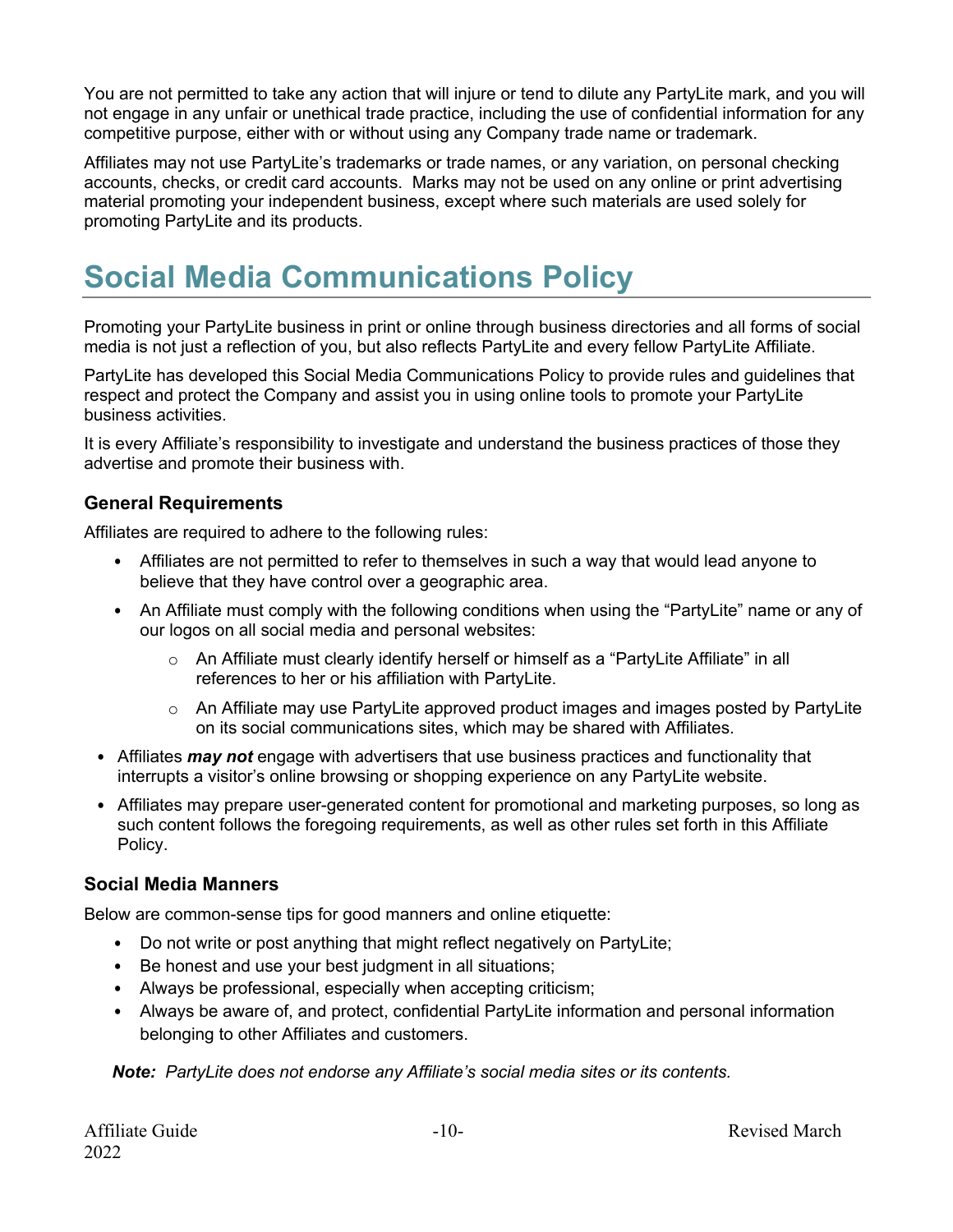#### **Prohibitions Regarding Social Media Websites**

You are prohibited from using social media or other Internet connections in any manner that violates any PartyLite policy, including but not limited to Company policy prohibiting the disclosure of confidential information whether online or otherwise.

You are personally responsible for the material you post on social media, whether it is a blog or website. If you maintain a social media site, you may be held responsible for content posted on that site by third parties. You are encouraged to monitor and/or restrict such third-party content on all websites and social media sites you maintain.

When posting or adding comments on any PartyLite company social media site or website, you must avoid soliciting business for yourself. To keep PartyLite sites engaging for all Affiliates and visitors, please adhere to the following:

- Do not post your Unique Affiliate Link or post links to any other website or social media site.
- Avoid posting any personal or business contact information, including address, phone number, e-mail or city you live in. We will remove posts containing such information.
- Do not encourage others to contact you.
- Help keep comments, links, photos and videos focused on being a PartyLite Fan. Do not publish negative posts about other brands. We will remove any such post, link, photo, or video.
- By submitting posts, links, photos, videos and captions, you grant PartyLite permission to publish them anywhere at any time, with all editing rights as PartyLite deems appropriate. Your submission of these materials means you have obtained all necessary consents.

#### **Commenting on Social Media Sites**

- You may, provide "status updates" or otherwise comment on social media sites concerning your promotional activity, but, in so doing you must not misrepresent your relationship with PartyLite.
- State only truthful comments about your experiences working as an Affiliate with PartyLite or using PartyLite products, and never state false or misleading information about PartyLite or our products.
- Refrain from including content or material that may be construed as offensive, distasteful, controversial or otherwise reflect poorly on PartyLite or your promotional activity.
- Do not make actual or implied earnings claims. Do not post anything that refers to how much money you earn or represent to others how much she/he may earn if that person were to also become a PartyLite Affiliate.
- If you choose to make product claims, use only the exact claims language found in approved Company literature or official websites.

## **Advertising for Affiliates**

#### **Advertising is a business investment with tremendous potential but no guarantees.**

The best advertising to grow your business continues to be through social networking and "word of mouth". Additionally, your commitment to provide outstanding professional service and follow-up is invaluable to growing your business! Affiliates will need to determine for themselves whether the costs of advertising will provide a good return on their investment.

Word-of-mouth marketing is done person-to-person, on blogs, through brand advocates (online Customers!) and through social communications like Facebook, Instagram, Twitter and LinkedIn.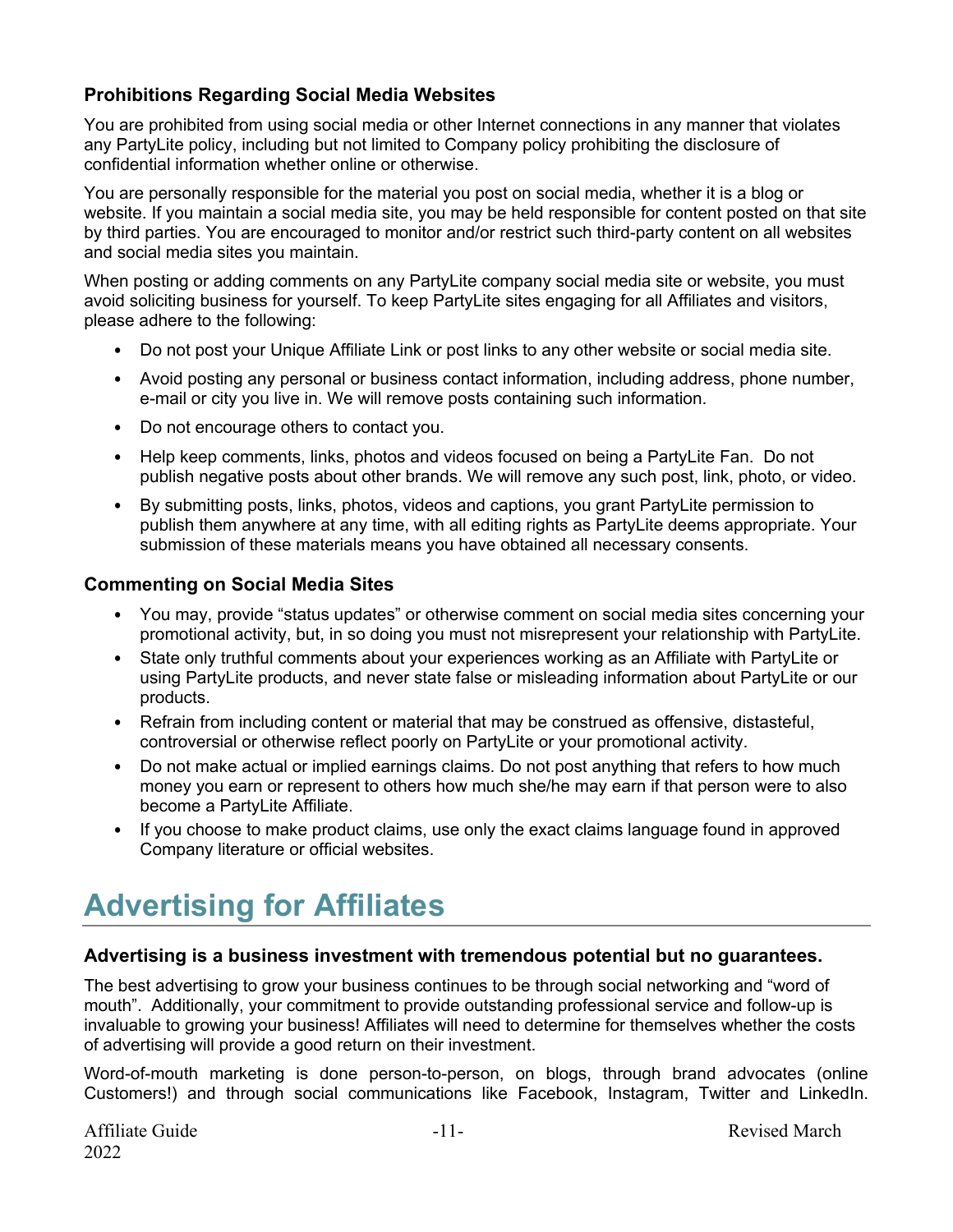Because of that, there is an increasing value in networking and advertising your business online and through social media forums, such as Facebook, Twitter, Instagram and Pinterest. Rules and Guidelines for managing your social media provided below and in the Social Media Communications Policy Guide.

#### **Promoting your Unique Affiliate Link through Search Engines**

Search engines such as Google or Yahoo, are regularly used by consumers to search for websites. There are two types of results that typically appear in search engine queries – organic and paid listings.

**Organic listings** are based on the search engine's proprietary algorithm that will display results based on relevancy. To provide all PartyLite Affiliates with equal opportunities to grow their online business, Unique Affiliate Links will not appear in the results for organic searches and are not searchable.

**Paid listings** are search results that are identified as "Ad" or "Sponsored Links" or "Sponsored Sites" and are displayed based on a combination of price paid for display and relevancy. PartyLite actively bids on paid search terms to enhance overall search effectiveness and drive potential customers to PartyLite websites.

- In order to maintain fairness and equity, Affiliates **are not** permitted to bid on or use "PartyLite", "PartyLite Gifts" or other trademarks of PartyLite (including, for example, "GloLite by PartyLite", "Clearly Creative", "World's Brightest Candle", etc.) or the PartyLite logo in any form of paid search listings. This includes search terms and advertising text.

#### **Use of the word "Official"**

Affiliates are prohibited from using the word "Official" when engaging in social media activities online or in any other media.

In its place, PartyLite approves of the use of the word "authorized" and "independent":

#### **Examples of acceptable terms** Authorized PartyLite**®** Store Authorized PartyLite® Online Store Authorized Online Shop Site Authorized PartyLite® Shop Site Authorized Shop Site **Examples of unacceptable terms** Official PartyLite Store Official PartyLite Online store Official Online Shop Site Official PartyLite shop site Official Shop Site

#### **Linking Policy**

Linking to your Unique Affiliate Link from another website, such as Facebook, Instagram, Twitter, Etsy, your personal website or local message boards, for example, can be a great way to share information about your PartyLite business. If you choose to link to your Unique Affiliate Link, you must follow the policies below:

- **A.** You may not link your Unique Affiliate Link, or PartyLite.com or PartyLite.ca websites, with any third-party website that:
	- **1.** Implies, either directly or indirectly, that PartyLite is endorsing any content on the thirdparty website or otherwise misrepresents its relationship with PartyLite;
	- **2.** Contains content or material that could be construed as illegal, offensive, controversial or distasteful (all linked websites must only contain content that is appropriate for all age groups);
	- **3.** Contains defamatory or derogatory information concerning PartyLite, its products or information, which may cause reputational injury to PartyLite;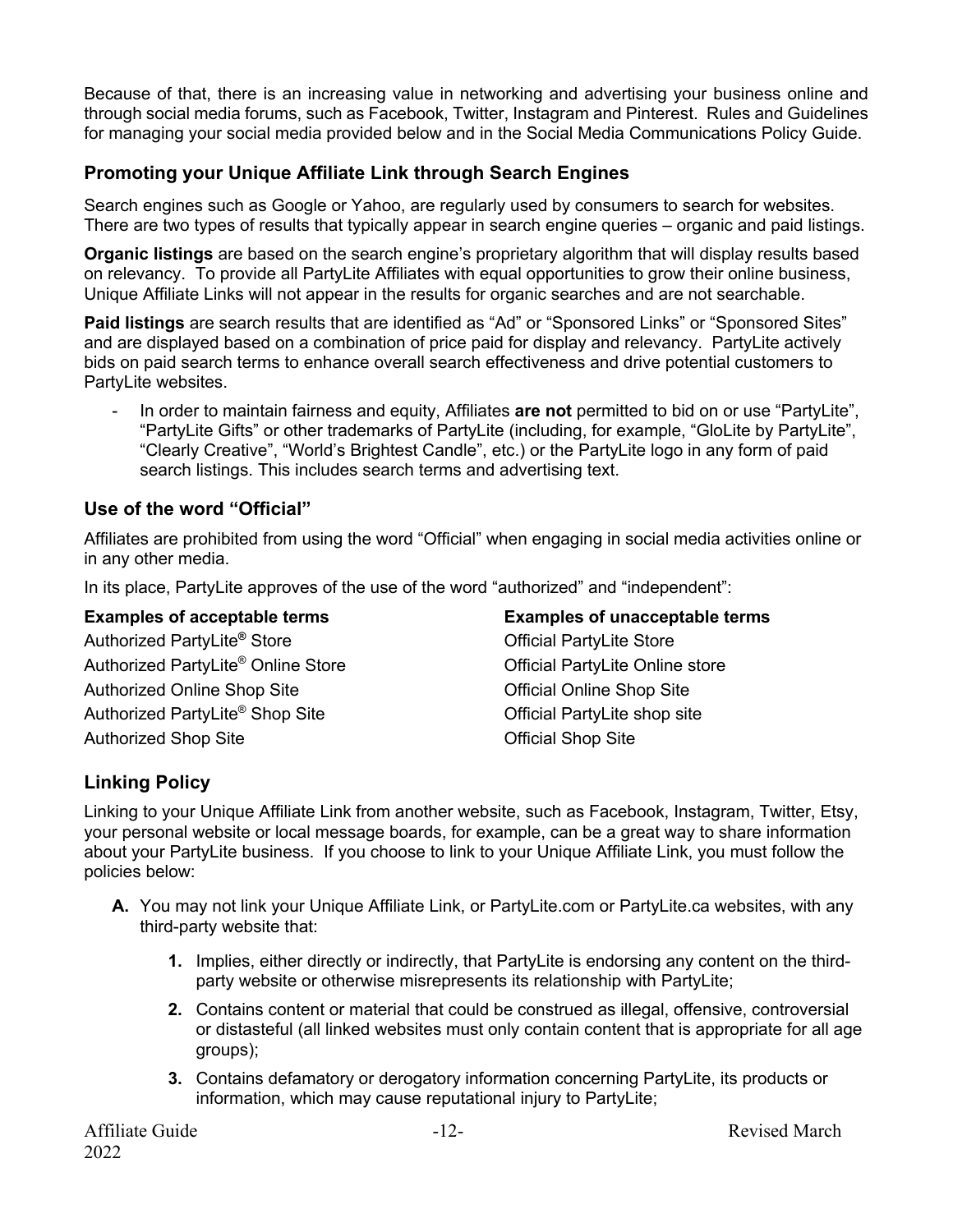- **4.** Presents false or misleading information about PartyLite, its products or the opportunity.
- **B.** In the event that cease to be an Affiliate, you must remove, or cause to be removed, the link(s) from all webpages where your Unique Affiliate Link was inserted.
- **C.** If you are link your Unique Affiliate Link, you may use one of the following approved link texts:
	- **1.** "Shop PartyLite Your Way with me, your PartyLite Affiliate:" <insert your PartyLite URL>
	- **2.** "Shop PartyLite Your Way, your PartyLite Affiliate." <insert your PartyLite URL>
	- **3.** "Love candles? So do I! Shop PartyLite Your Way, your PartyLite Affiliate." <insert your PartyLite URL>
	- **4.** "Candle Obsessed? Me to! Shop today!" <insert your PartyLite URL>
- **D.** Should you wish to create your own status updates and comments that have links to your Unique Affiliate Link you may do so by adhering to the Social Media Communications Policy

#### **Third Party Marketplace Marketing Policy**

As part of generating more leads and new customers for your business, PartyLite utilizes third party marketplaces for marketing programs. You may see PartyLite offers and promotions on sites like Rakuten. From time to time, there will be exclusive coupon codes and/or offers to help drive more customers to PartyLite websites. Affiliates are not eligible to purchase PartyLite products using any of these promotional codes. Affiliates may not advertise on any Third Party Marketplace websites that already have PartyLite listed as an advertiser.

#### **Use of Approved Copies and Images:**

PartyLite Affiliates may use promotional materials and images from approved PartyLite websites . In all instances where approved imagery and copies are used, the words, "PartyLite Affiliate", must be prominently displayed. As a PartyLite Affiliate, you are responsible for the verbal or written representations you make to customers and potential new Affiliates concerning PartyLite and its products. You may not compare PartyLite products or the Company to any other company or their products. To ensure you are providing your customers with correct information, we suggest you review your presentations to determine the accuracy of your information.

*Note: PartyLite selectively monitors all avenues of advertising to ensure appropriate messaging and has the right to request removal of any presentation or visuals that are deemed inappropriate to our core values and brand.*

#### **Registering your business with online and print Business Directories.**

This practice does not require PartyLite pre-approval, provided the guidelines below are followed.

The online profile you create in any business directory must clearly identify you as an independent PartyLite Affiliate. You may not link readers to the PartyLite company website. Additionally, linking readers from these directories to any site other than your Unique Affiliate Link is not allowed.

#### **Example of an approved Business Directory Listing:**

Affiliate Guide  $-13-$ 2022 PartyLite Independent Affiliate Name Your Street address #1 Your Street address #2 City, State/Province Zip / Postal Code Your phone # Your e-mail address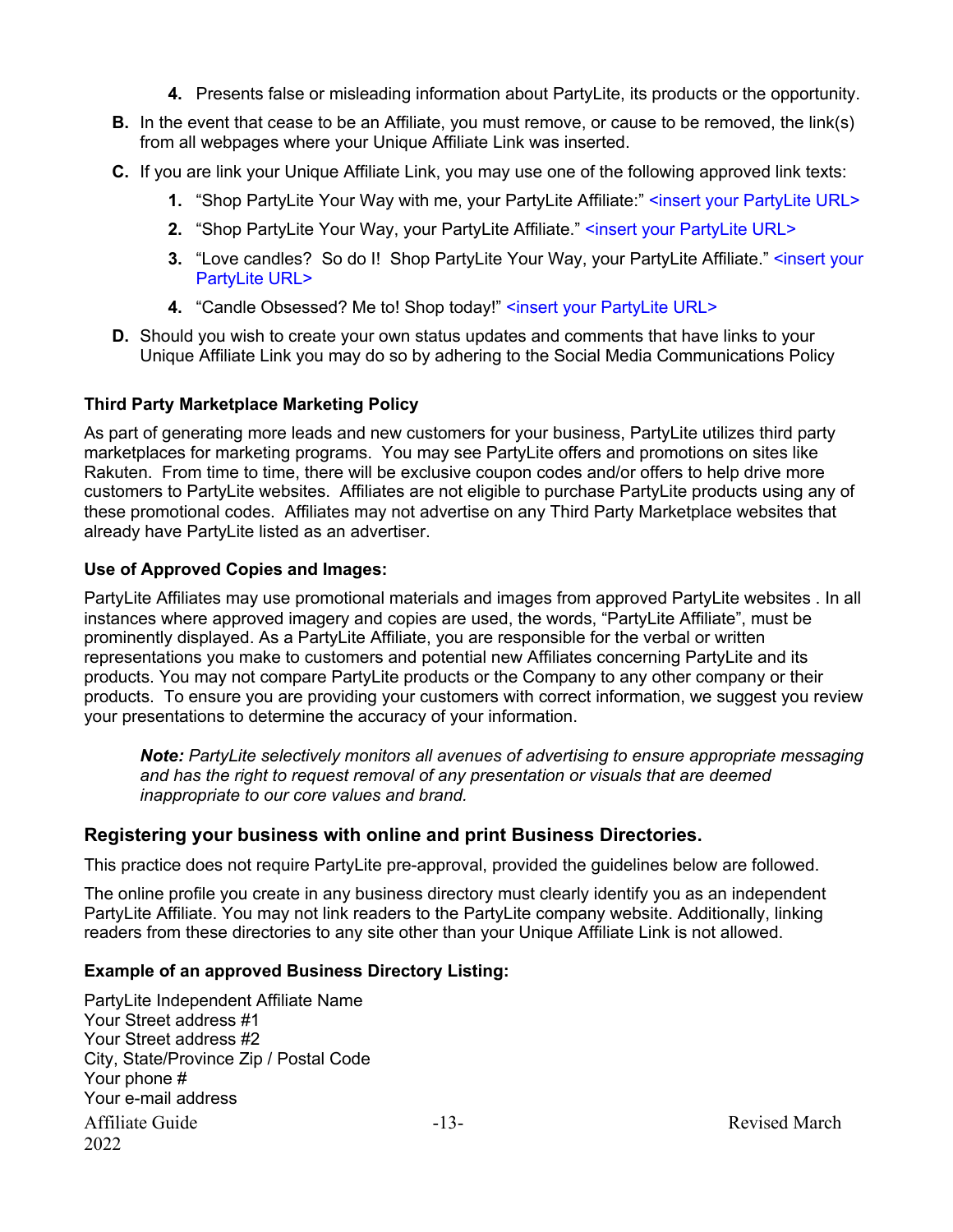www.partylite.com/firstnamelastname / www.partylite.ca/firstnamelastname Hours of availability Additional contact information (phone #, fax #)

#### **Unauthorized Internet Listings**

You may not list PartyLite products for sale on any online retail, auction, or flea market sites, including but not limited to eBay, Amazon, Craigslist, Groupon, and Living Social. Such use is a violation of your Affiliate Agreement and may result in immediate termination of your Affiliate agreement with PartyLite.

You may promote your Unique Affiliate Link on blogs, vlogs, social networking sites, personal websites and other public internet communications means. Websites based on user participation and usergenerated content, including but not limited to Facebook, Twitter, Instagram, Pinterest, WhatsApp, SnapChat, LinkedIn, TikTok, and YouTube, are allowed.

Please note that, by allowing Affiliates to participate in Internet-based, social communications and advertising, PartyLite is not endorsing any of these forums.

- An Affiliate may not use any PartyLite trademark name or logo in a website URL address, social media page or site name or personal website. This includes PartyLite® or any other trademark name belonging to PartyLite.
- You may link to the PartyLite company website from any social media site, but to build your followers, you will want to link from your social media sites to your Unique Affiliate Link (Never post a link to your Unique Affiliate Link on the Corporate PartyLite Facebook Page or any other Company owned social media site.)
- An Affiliate may advertise charitable events, such as the American Cancer Society Relay For Life on free online communities, including Facebook, Instagram or blogs. However, the Affiliate must include "PartyLite Affiliate" in the ad.
- If you use product claims, use only the exact claims found in approved Company literature or our official website(s).

## **Damage Claims**

If a customer informs you as an Affiliate that a PartyLite product damaged their personal property or caused them personal injury, instruct the customer to contact the Company at: ClaimInfo@PartyLite.com. A Company representative will follow up with the customer/claimant. Please do not make any promises regarding how PartyLite will handle the claim.

## **Privacy and Confidential Information Policy**

As a PartyLite Affiliate, you will receive Personal Information from and about customers. Keeping their Personal Information secure not only helps to ensure your compliance with the law, but it also helps you to maintain current and potential customers' trust, which is an important factor in your success. Please see the PartyLite Privacy Policy available on the PartyLite website.

### **Year-End Tax Reporting**